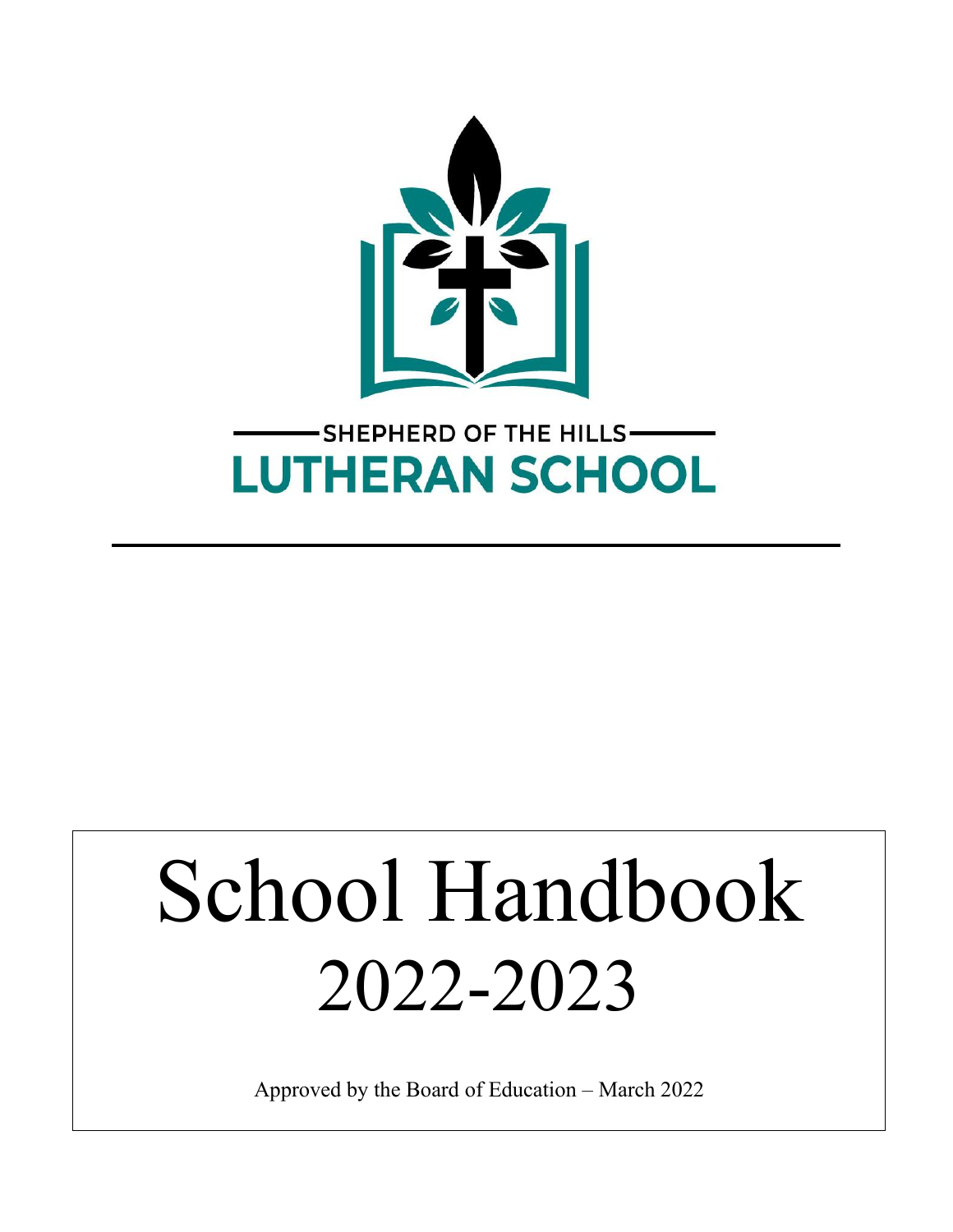# **Table of Contents**

| Faculty                   |    |
|---------------------------|----|
|                           |    |
|                           |    |
|                           |    |
|                           |    |
|                           |    |
|                           |    |
|                           |    |
|                           |    |
|                           |    |
|                           |    |
|                           |    |
|                           |    |
|                           |    |
|                           |    |
|                           |    |
|                           |    |
|                           |    |
|                           |    |
|                           |    |
| Absence 10                |    |
|                           |    |
|                           |    |
|                           |    |
| Lunch 13                  |    |
|                           |    |
|                           |    |
|                           | 13 |
|                           |    |
|                           | 14 |
| <b>Physical Education</b> | 14 |
| <b>Athletics</b>          | 14 |
|                           | 15 |
|                           | 16 |
| <b>School Hours</b>       | 16 |
|                           | 16 |
|                           | 16 |
|                           | 16 |
|                           | 16 |
|                           | 17 |
|                           |    |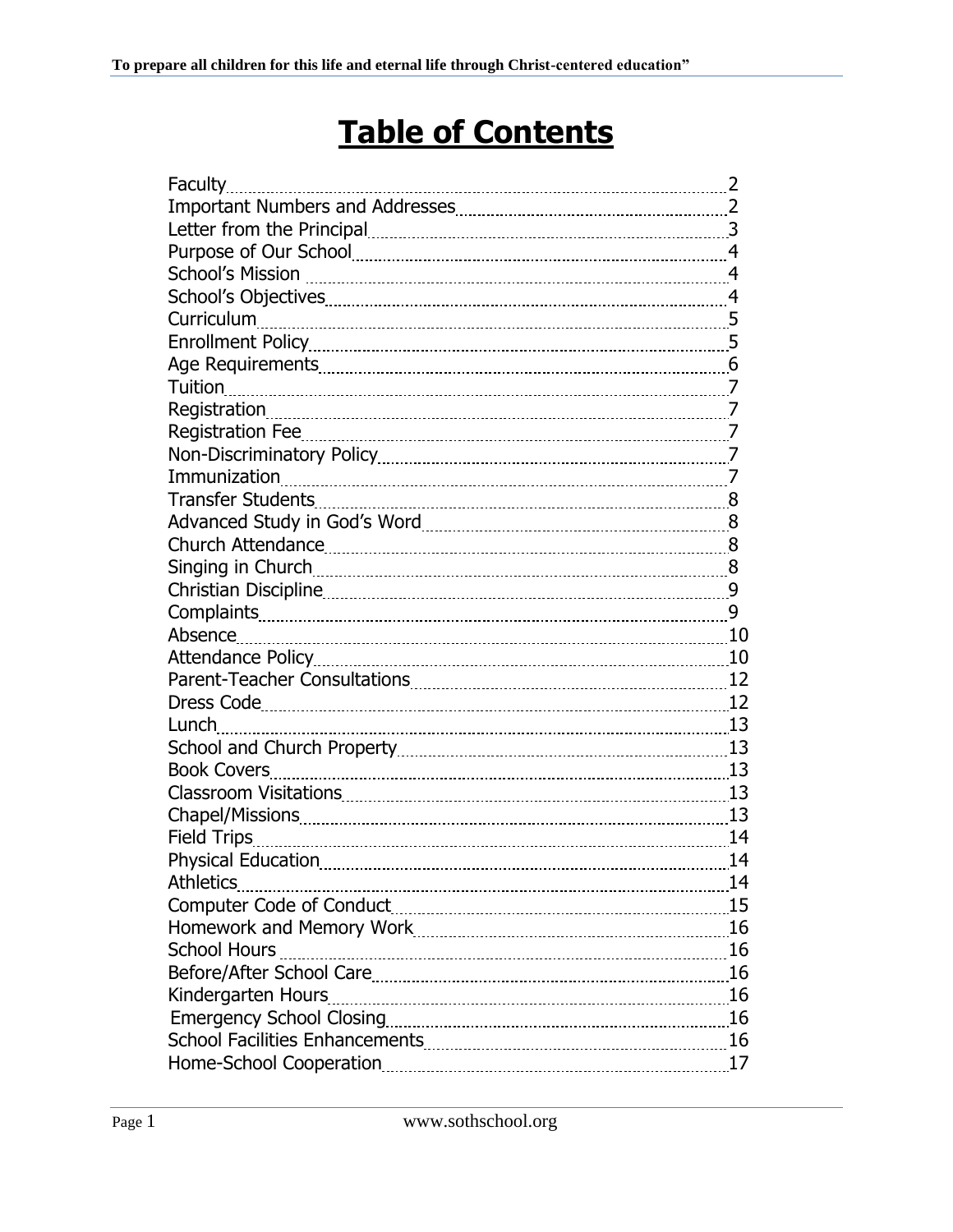# **Faculty**

Principal/Upper Grades Timothy Vogel

> K-1 Teacher Jessica Ross

2<sup>nd</sup>-3<sup>rd</sup> Teachers Mary Jones & Anna Vogel

7th and 8th Grade Religion Pastor Aaron Boehm

School Phone: (619) 469-9443

School E-mail: sothprincipal@gmail.com

School Address 9191 Fletcher Parkway La Mesa, CA 91942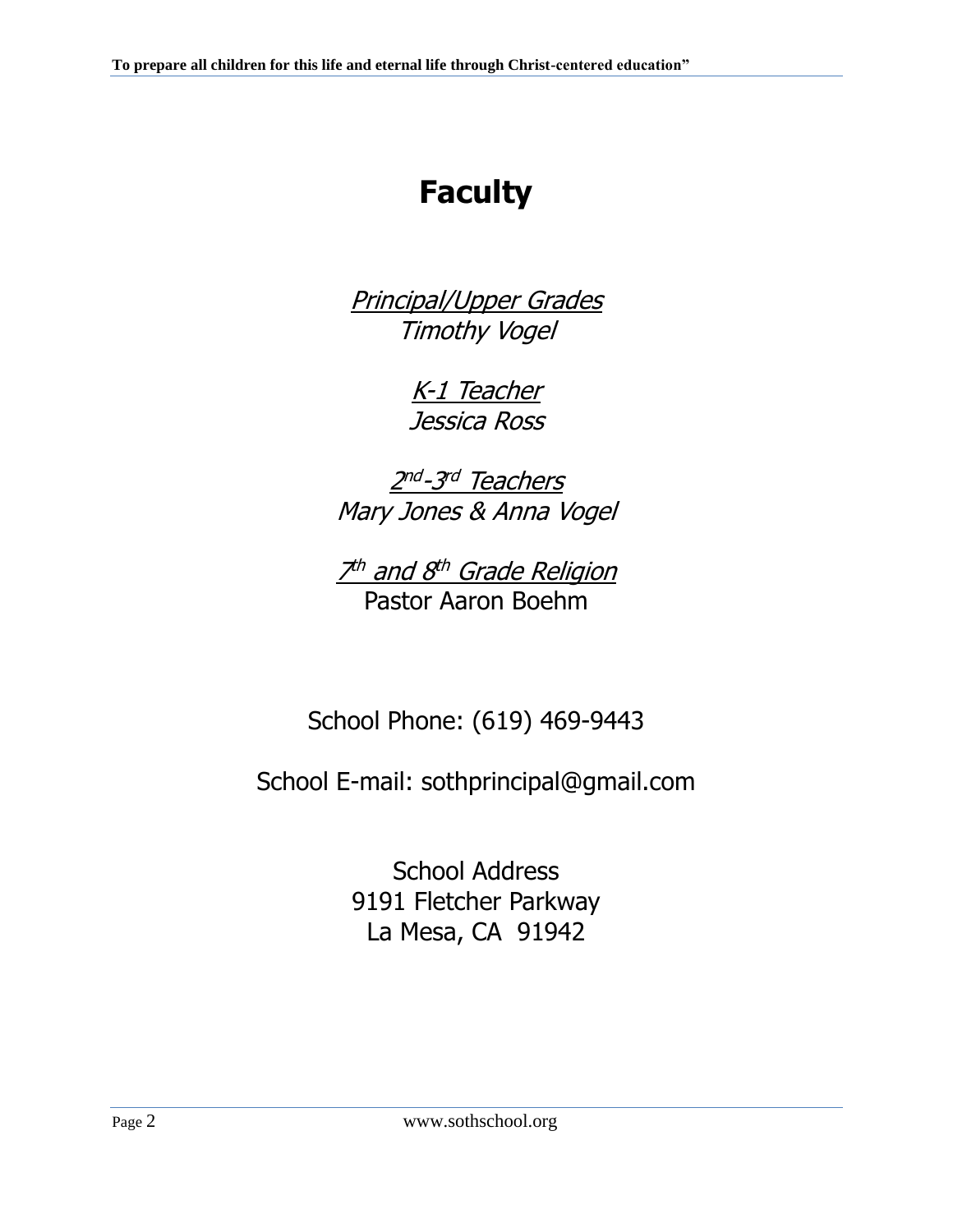# **Welcome Letter**

Dear Parent(s):

Thank you for your interest in our school. Shepherd of the Hills strives to provide your child a quality Christian education that is "Guided by Faith, and Driven by Excellence".

Before applying for admission to our school, please read the Student Handbook provided in this introductory packet. The student handbook will introduce you to many of the school's policies, procedures, and expectations for both parents and students; as well as, highlight the mission and vision of our school.

Biblical principles are integrated into every subject taught at our school. Our staff is committed to academic excellence, and also to teaching students how to apply the truths of God's Word to every aspect of life.

We look forward to partnering with you to educate your child.

In our Savior's Name,

Timothy Vogel Principal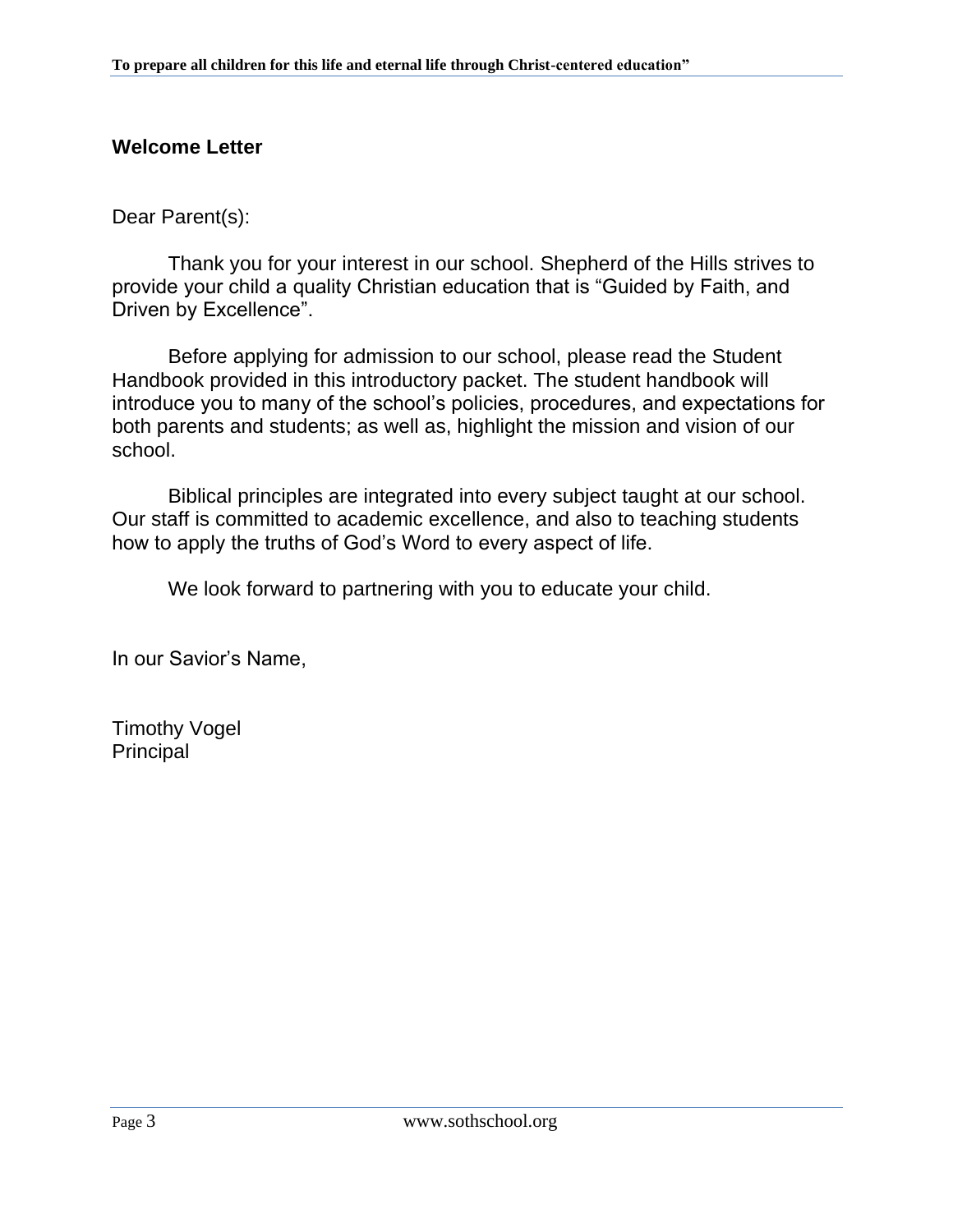#### **PURPOSE OF OUR SCHOOL**

Shepherd of the Hills Lutheran School exists to partner with parents in carrying out the command of our Lord when He said,

#### *"Fathers, do not exasperate your children; instead, bring them up in the training and instruction of the Lord" (Ephesians 6:4).*

As Christian parents, we should welcome this opportunity to give our children the Christcentered education focused on the truths taught in the Bible, which they vitally need. We pray that their faith and love for their Savior give them peace, guide them through life, and build a foundation on Christ. We have faith in the Lord's command and promise when He says,

#### *"Train up a child in the way he should go; and when he is old, he will not depart from it" (Proverbs 22:6).*

To this end, we the faculty and the Board of Education, serve you in our Lutheran Elementary School.

# **OUR SCHOOL'S MISSION**

*"Shepherd of the Hills Lutheran School exists to prepare all children for this life and eternal life through Christ-centered education."*

"All children" - Our goal is to serve all children including, both those of our area WELS congregations and in our community.

"for this life" - Our goal is to prepare elementary (K-8) students for citizenship here on earth with academic excellence in a well-rounded curriculum.

"for eternal life" - Our goal is to prepare students for citizenship in heaven with Biblebased instruction.

"through Christ-centered education" - Our goal is to prepare students using the best education possible--and to teach all subjects in light of God's Word.

# **SCHOOL'S OBJECTIVES**

In teaching the children entrusted to our care, our school has the following aims:

1. To be Christ-centered in all areas of the curriculum.

2. To give students the opportunity to develop and use their God-given abilities in different areas including athletics, music, academics, and the arts.

3. To establish a well-known presence in our community as a Christian school of excellence.

4. Cultivate a loving culture in words and actions from our students, teachers, and parents and fosters the healthy emotional, intellectual, social and physical growth of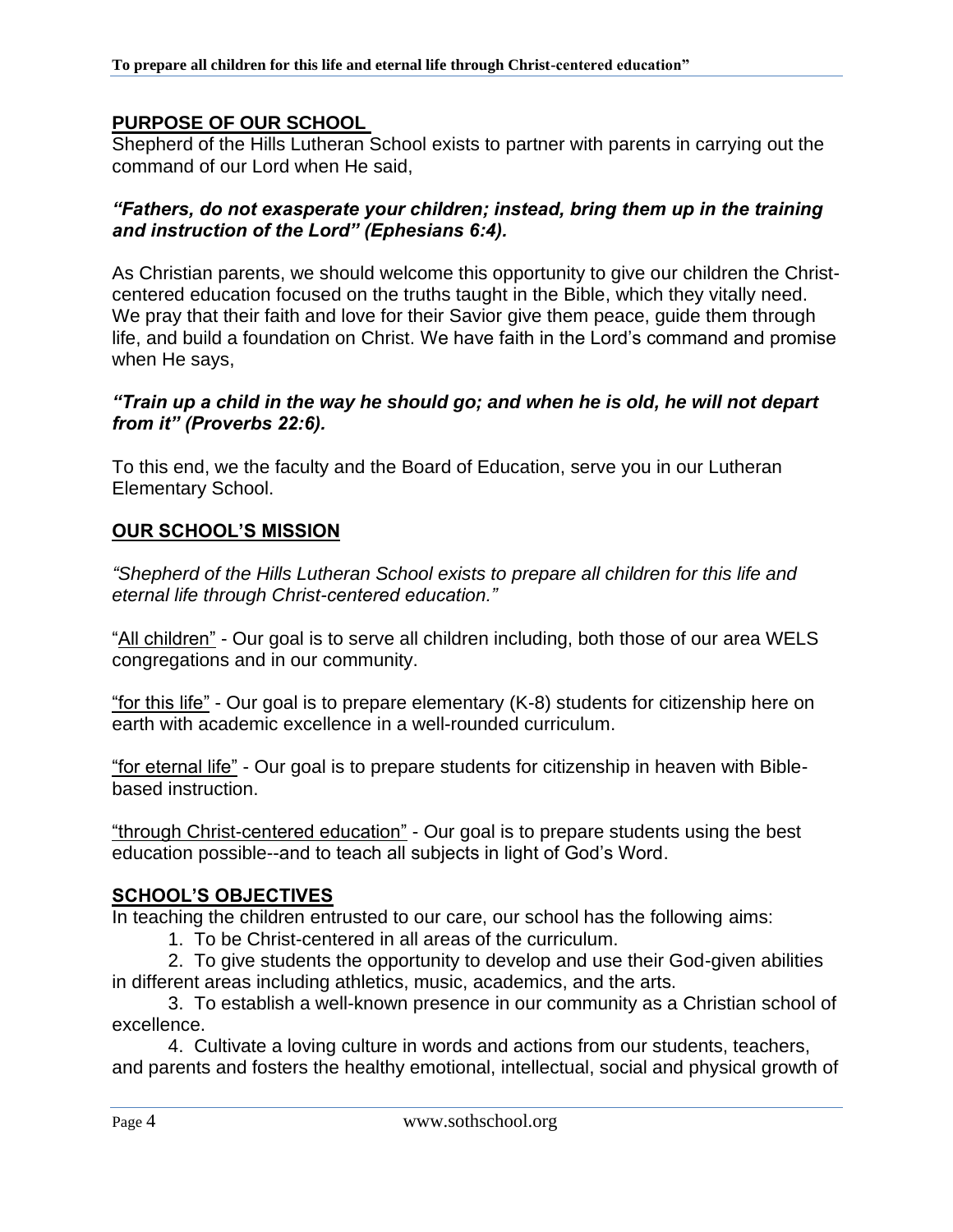each student.

5. To provide a safe, nurturing environment with high academic standards where students are encouraged to strive for excellence.

6. To provide quality instructional methods, materials, and a comprehensive curriculum.

7. To connect families without a church home to Shepherd of the Hills.

8. To train students to apply the Word of God both during life's challenges and witness to family and friends.

9. To have a staff that is dedicated to life-long learning and professional development.

# **CURRICULUM**

Shepherd of the Hills offers a full scholastic curriculum. It provides for the spiritual, mental, social, and physical needs of the child. The entire curriculum is established and taught in the light of God's Word.

- 1. Bible History, Catechism, Hymnology, use of the Bible, and memory work.
- 2. Language Arts: reading, writing, composition, spelling, grammar, penmanship, and literature.
- 3. Social Studies: history, geography, and citizenship.
- 4. Science: general science, physical, life, earth science, and STEM.
- 5. The Arts: music, choral, and art.
- 6. Mathematics: general mathematics to basic algebra.
- 7. Physical Education/Health/Safety: Physical Education includes various games and activities designed to develop coordination, strength, and endurance, as well as good sportsmanship.
- 8. Technology Computer Use, typing, Google applications.

# **ENROLLMENT**

Our Lutheran elementary school gives us the opportunity as Christ's disciples to heed our Lord's command, "Let the little children come to me and do not hinder them" (Mark 10:14). God has made us responsible for teaching as many children as possible about their Savior. Therefore, we should seize every opportunity to use our school as an active mission arm of the congregation. As our Lord loves all children and wants them all to hear His saving Gospel, we open our doors to students of every race, sex, and national heritage.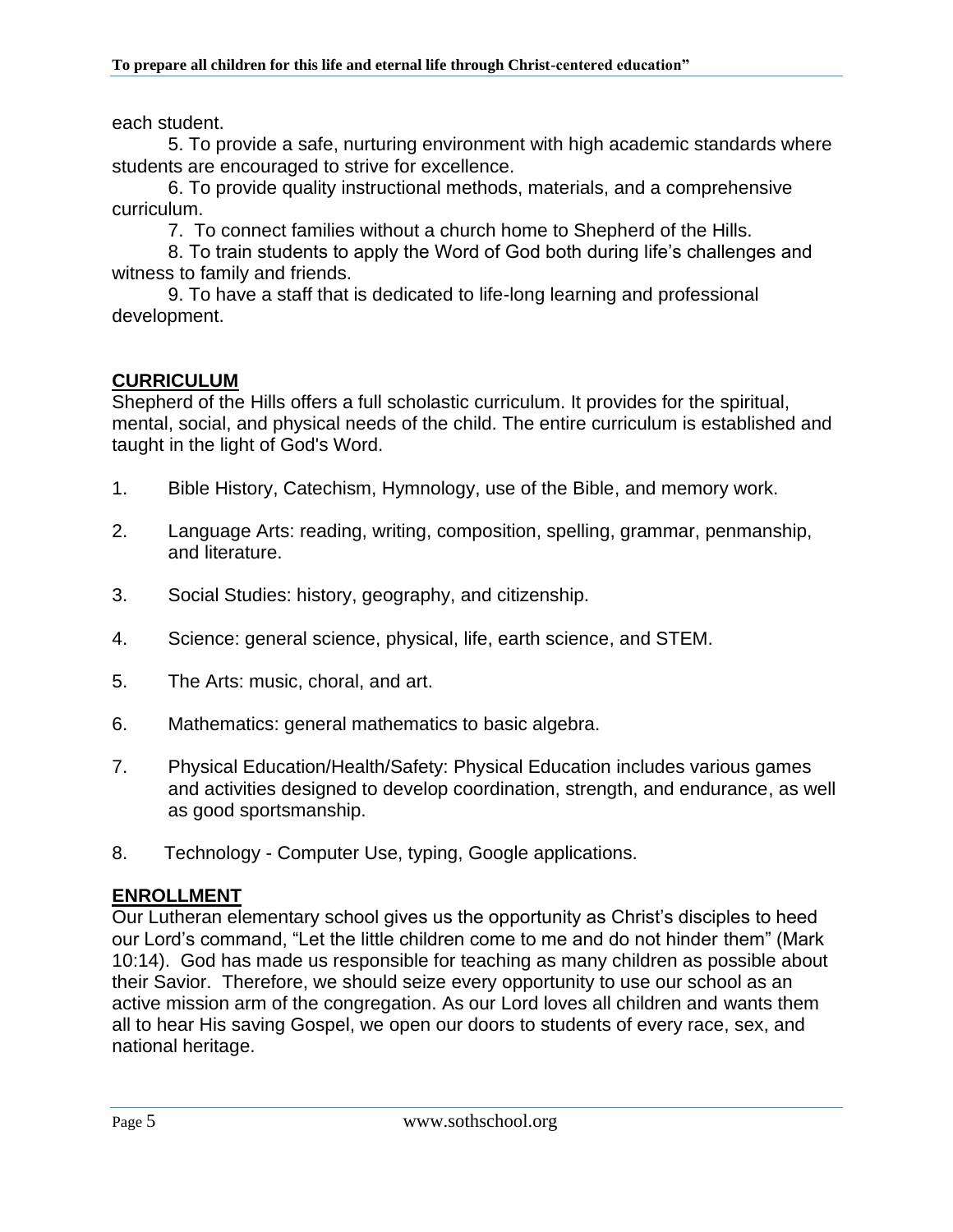- 1. Children from Shepherd of the Hills Lutheran Church and sister congregations will receive enrollment priority.
- 2. Children who have no church and are mission prospects receive careful consideration for enrollment.
- 3. Children who are members of a church not in our fellowship will be admitted as space, and other limitations permit.

All parents who wish to enroll their children in Shepherd of the Hills Lutheran School must submit an application which indicates they will abide by the following principles:

1. Parents will permit their child to be instructed in the doctrines of Holy Scripture as taught by the Wisconsin Evangelical Lutheran Synod and will respect these teachings. Shepherd of the Hill's core purpose is to teach the whole of God's Word as commanded by Jesus (Matt 28:19); therefore, we will not shy away from certain teachings (such as homosexuality, same-sex marriage, evolution, pre-marital sex, drug abuse, and the like) for societal convenience. These biblical truths will be taught in age-appropriate ways. Students (or families) openly opposed to these doctrinal teachings may be dismissed on a religious basis.

# *Stipulations Regarding Enrollment:*

- 1. The principal will set up a time to meet with the parents of the potential student. This meeting is not an interview, but a chance to get to know the family, answer questions, and go over the purpose, objectives, and expectations for attending Shepherd of the Hills. The pastor may also attend or set up a separate visit to meet the family and answer any questions or concerns regarding religious instruction at Shepherd of the Hills and to see what ways the church can serve the family.
- 2. All parents who are not members of Shepherd of the Hills are encouraged to attend the Bible information class conducted by the pastor. The purpose of this class is to acquaint the parents with the teachings of the Bible and our Lutheran Church, as they will also be taught to the children of our school. There is no obligation to become members of our church once the class in completed.
- 3. All non-member children are enrolled on a year-to-year basis. Continuation of a child's enrollment is not guaranteed but is subject to yearly review.
- 4. The Board of Education will make the final decision concerning any question with enrollment.

# **AGE REQUIREMENTS**

To enter kindergarten, a child must be five years old by September 1st. To enter first grade, the child must be six years old by September 1st of that year.

# **TUITION**

Shepherd of the Hills congregation requests families with children attending our Elementary School to pay their tuition on a monthly basis. The payment schedule has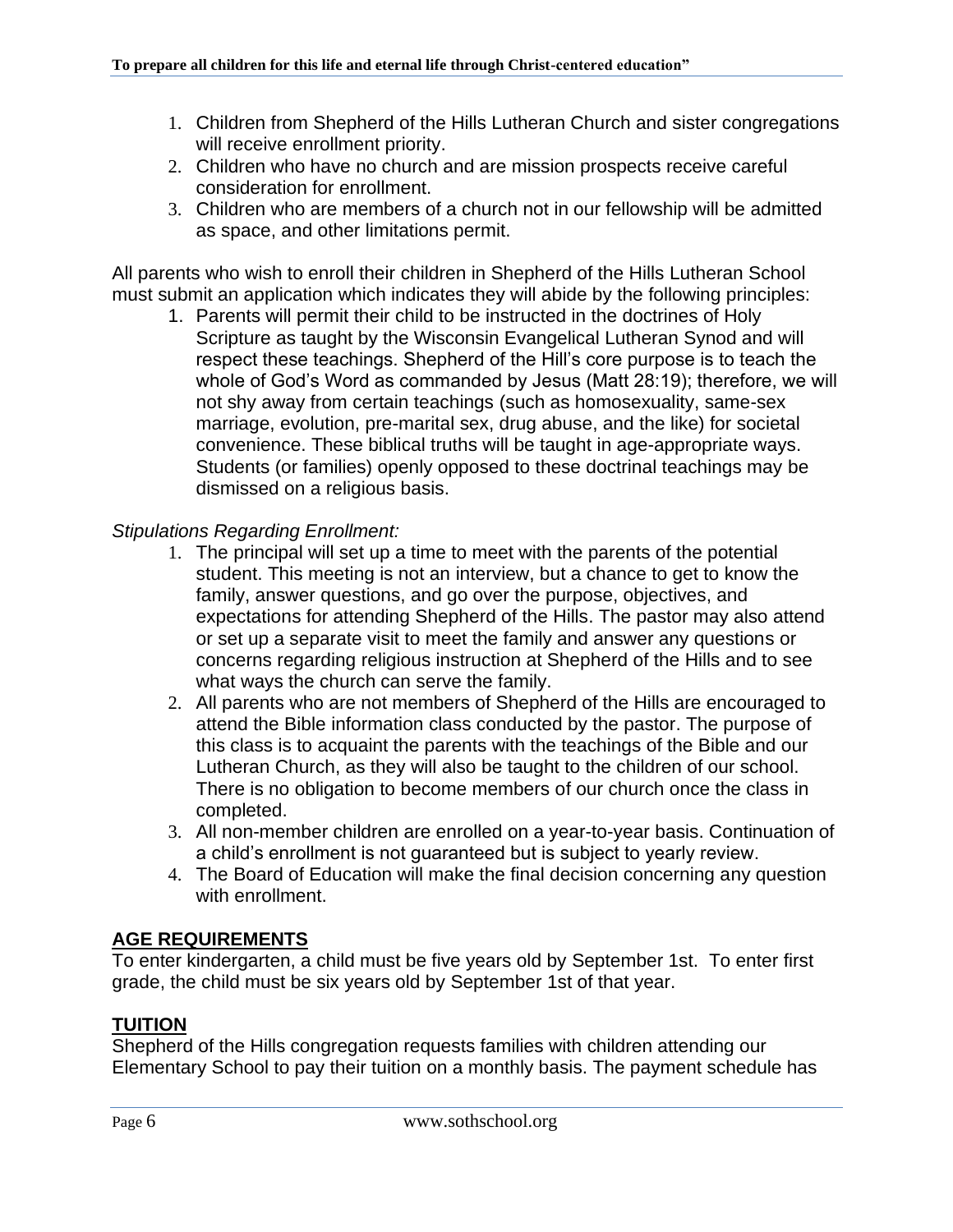been set up for a 10-month payment plan. Regular monthly payments are essential for the school's successful operation. Your payment is due by the 15th of each month and is delinquent by the 20th of each month. Tuition payments are per calendar month and are not prorated for short months or vacation periods. See the current fee schedule for current tuition amounts.

# *Tuition Payment Procedures:*

- 1. Regular monthly payment of tuition is expected.
- 2. If tuition is not paid on schedule, a written notice will be sent concerning the delinquent amount, with delinquent charges of \$25 per student.
- 3. Non-payment for two consecutive months can lead to the release of the child from school.

# **REGISTRATION**

During May, there will be registration for kindergarten, new, and returning students. The non-refundable registration fee is due by August 1<sup>st</sup>. A late fee will be assessed to returning students whose registration is submitted after August 1<sup>st</sup>. New students may register during the summer by appointment with the principal.

# **REGISTRATION FEE**

The registration fee covers all needed school supplies, testing, and technology for classes. Please submit this fee at the time of registering your child for the upcoming school year. The registration fee is not prorated for mid-year enrollment. See the current fee schedule for the current registration fee amount.

# **NON-DISCRIMINATORY POLICY**

Shepherd of the Hills Lutheran School admits students of any race, color, national and ethnic origin to all the rights, privileges, programs and activities generally accorded or made available to students at the school. It does not discriminate on the basis of race, color, national or ethnic origin in the administration of its educational policies, admissions policies, scholarship and loan programs, and athletic and other schooladministered programs.

# **IMMUNIZATIONS**

Every year, the State of California requires that we submit the immunization records for all students that are new to the school, all kindergarten students, and all seventh grade students. Immunization records are required of all new students. If students receive new shots, please make a copy of the updated form and give it to the principal. By state law, students may not attend school if their immunizations are not up-to-date. If a medical exemption is needed, parents must submit a signed letter by a doctor. If you have questions regarding your child's immunizations, please contact your child's doctor or the principal.

# **TRANSFER STUDENTS**

Due to differences that may occur between our school and others, students transferring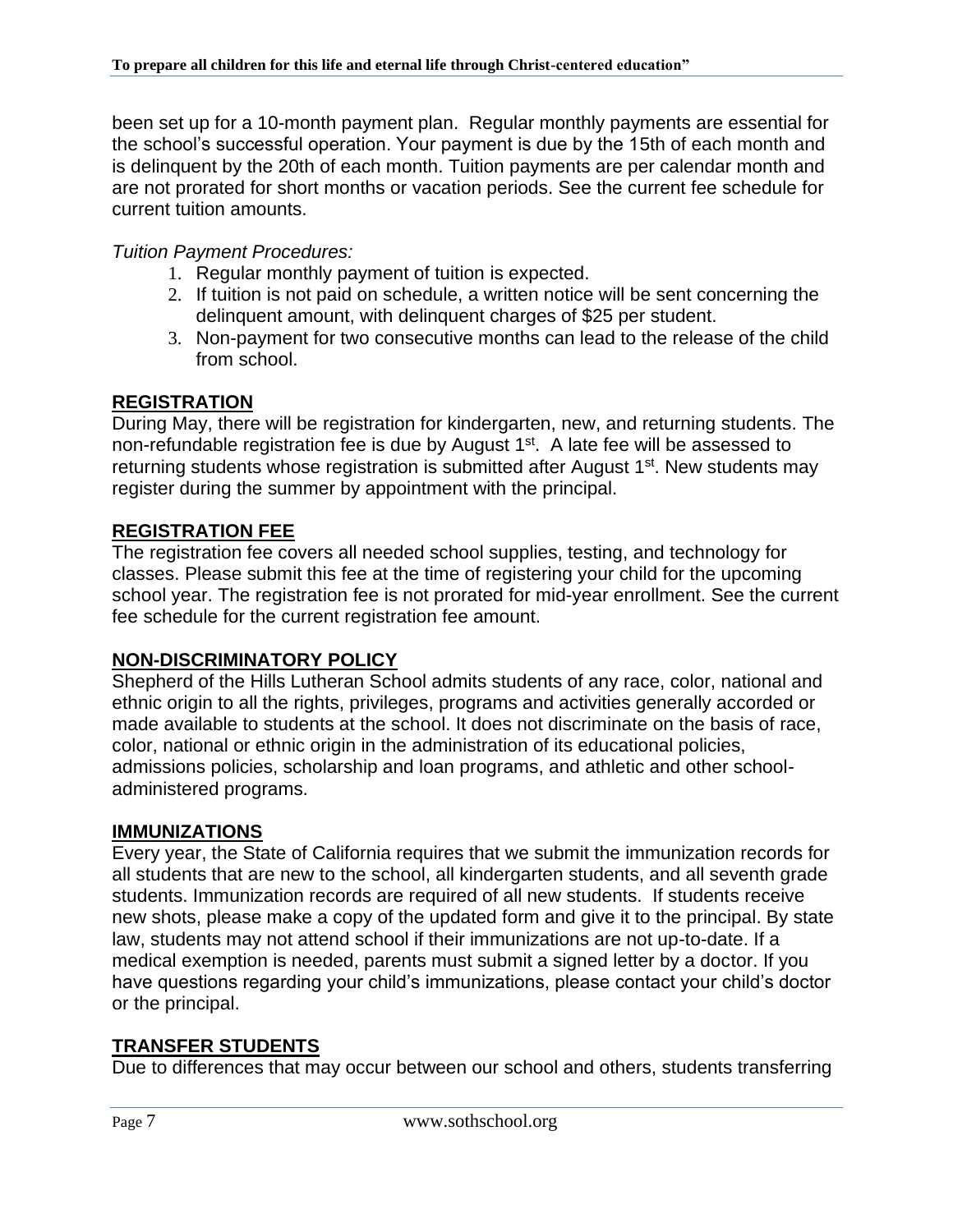to Shepherd of the Hills will meet with the prospective teacher to get acquainted and to determine any academic differences that may exist. The results of this conference and past school records will determine the child's grade placement. Refer to the Enrollment Policies section of this handbook for other stipulations that may apply.

# **ADVANCED STUDY IN GOD'S WORD**

All the children in grades sixth, seventh, and eighth will have Advanced Study in God's Word with the pastor once a week. The purpose of this class is to give each child concentrated instruction in the teachings of God's Word.

#### **CHURCH ATTENDANCE**

An important part of every child's faith life is his participation in Sunday and festival worship services. We encourage families to take part in worship for all of the family to grow in their faith. "*I rejoiced with those who said to me. 'Let us go to the house of the Lord'." (Psalm 22:1).*

#### **SINGING IN CHURCH**

The children of the school beautifully serve God by singing in church. All children enrolled in the school are expected to be in attendance when their class sings. This usually works out to be once a month during the school year.

#### **CHRISTIAN DISCIPLINE**

The Word of God is the absolute norm of faith and conduct. As Christian teachers and students, we strive at all times to maintain God-pleasing order. Both the Law and the Gospel are used in the Lutheran Elementary School. The Law shows sin, and the Gospel assures of forgiveness of sins and the motivation for a life dedicated to Christ.

The following behavior is expected from all students:

- Carefully obey and respect the pastors, all members of the faculty, and every person connected with school management.
- Cheerfully uphold all the rules of the school for the sake of decency and order.
- Accept admonition and discipline as being necessary to curb sin.
- Honestly discuss all problems with the teachers and do not let a feeling of injustice fester into a sinful grudge.
- Do not use profanity, obscenity in word or action, dishonor to God and his Word, vandalize or destroy school property, or continued disobedience to the established policies of the school.
- In our society it is also necessary to address homosexual behavior. Our world continually promotes a message which is contradictory to God's Word. Students who struggle with homosexual sins or promote an LBGT lifestyle will be addressed by the pastor and principal. At a minimum the student will be counseled by the pastor and the parents will be informed; however, the maximum penalty may be removal from school.

Shepherd of the Hills has the right to discipline or ask a student to withdraw for any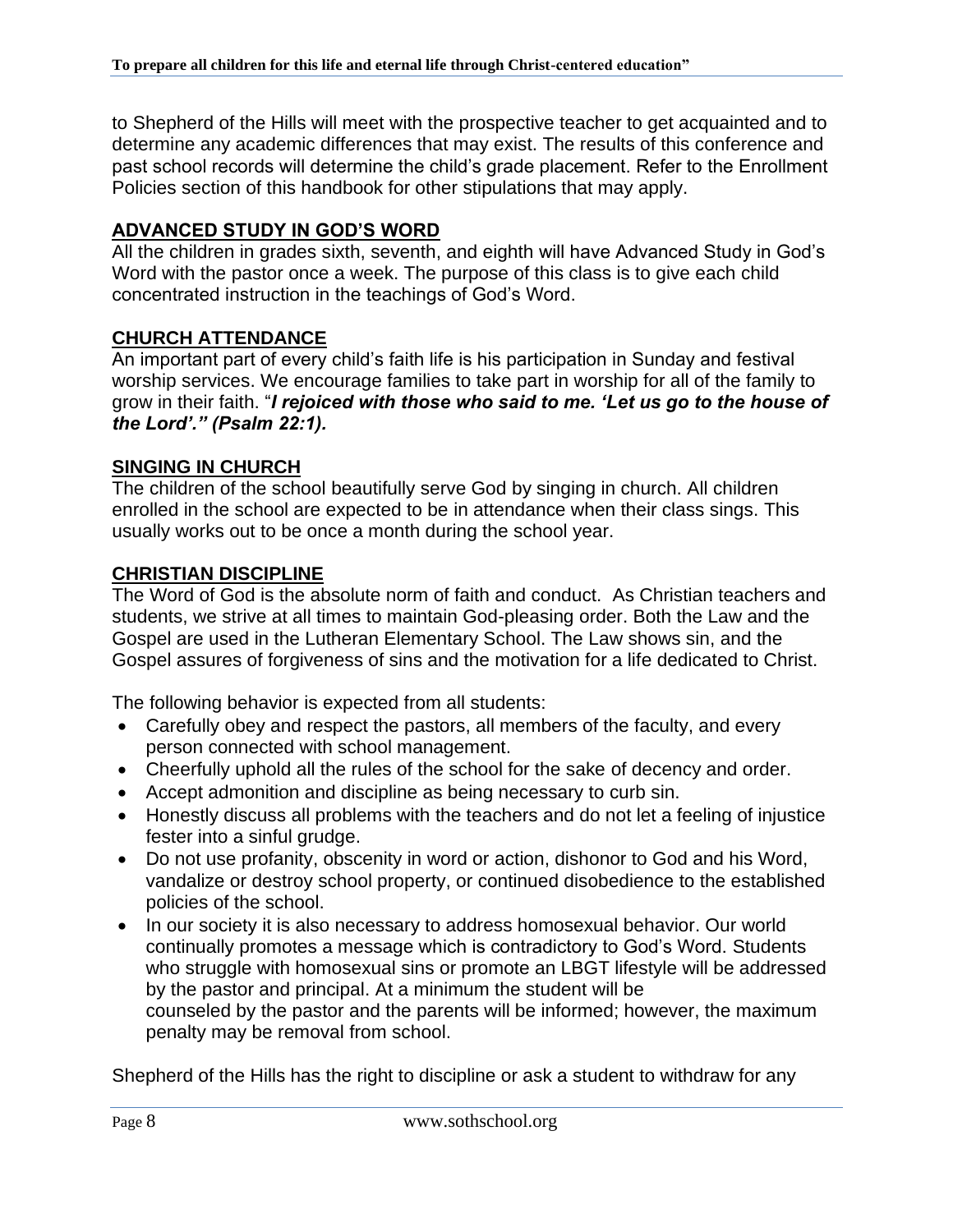disciplinary reason, but that failure to comply with expected standards of conduct, whether on or off campus, will subject the student to potential disciplinary action, up to and including expulsion.

# **COMPLAINTS**

#### *"If your brother sins against you, go show him his fault, just between the two of you. If he listens, you have won your brother over" (Matthew 18:15).*

This passage can serve as a guide for us if problems and grievances relating to school incidents arise. In such situations, it is a courtesy and a manifestation of Christian love first to discuss any problem with the teacher in charge. If necessary, the matter may also be brought to the attention of the principal. Should the situation warrant further action, he would arrange meetings with the pastor and the Board of Education.

Matters concerning overall school policy or procedure should, of course, be brought directly to the principal first, and then if necessary to the Board of Education. In all such cases, it is most necessary that we remember that errors will be committed since all of us are indeed sinful human beings. Let us approach our problems with prayer and Christian love, always allowing God's Word to lead us to peaceful and proper solutions.

We also strongly encourage parents to NOT use social media as a way to communicate a problem or grievance. This avenue will most often expound the problem where speaking to the individual directly will most likely solve the issue, while also following what the Lord commanded in Matthew. This course of action also puts a negative light on Shepherd of the Hills to friends and family members.

# **Communication**

1. When a parent has a concern of something that may have happened at school, they should contact the teacher to see if they are aware of it or to ask about it; if not, ask them to look into what may have happened. The teacher will investigate and then report back to the parent. Further discussion may happen depending on the situation. If the parent feels that the teacher was in error or it was not handled properly, they should speak to the principal. Should the situation warrant further action, the principal would arrange meetings with the pastor and/or the Board of Education

2. Parents should focus on one incident at a time. It is not possible for teachers to address a multitude of incidents that have happened over the past month or year.

3. If there is a larger concern than one incident or a perceived trend, the parent should let the teacher or principal know you would like to set up a time to speak face-to face. The discussion of the concern should not occur through e-mail or text. Also, it would be helpful for all parties involved if the face-to-face meetings can be scheduled in a timely manner.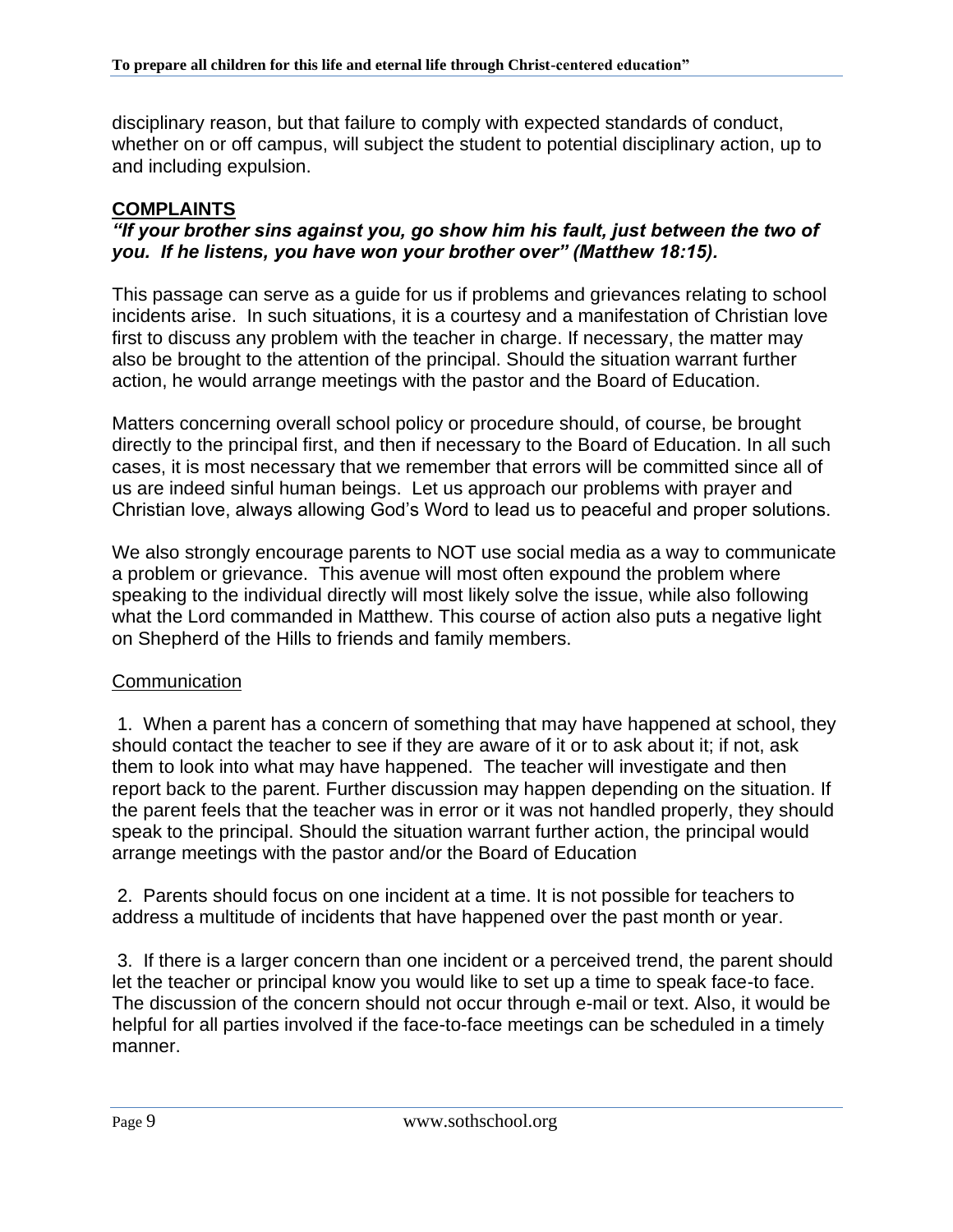4. If there was an incident that happened during school hours or at a school event when parents were not present or witnesses, parents should refrain from speaking to the other student or other students' parents about it. First speak to the teachers, and they can investigate and hear both sides and then report back to the different parties.

5. Although it is difficult to know the absolute truth of what happened in an incident, parents should listen and trust the teacher's report about what the teacher perceived happened. Most often, children will not come home with a full story of the events.

#### Law/Gospel

If a wrong or sin has occurred, the faculty will ensure that the student knows what was done is sinful. When there is repentance, the faculty will assure that child of their forgiveness. Depending on the severity of the action and if it is a repeated event, the faculty will notify the students' parents and discipline will be administered. A grudge should not be held, nor should a label be placed upon that child or parent, as we recognize that we are all sinners that do not deserve Christ's sacrifice and forgiveness.

*Colossians 3:13 - Bear with each other and forgive one another if any of you has a grievance against someone. Forgive as the Lord forgave you.*.

# **Absences**

State law requires all school-age children to be in school every day, the only exception being a case of illness. California's truancy law requires the school/district and the juvenile court to take specific actions when youth are truant. The California Legislature defined a truant in very precise language. In summary, it states that a student missing more than 30 minutes of instruction without an excuse three times during the school year must be classified as a truant and reported to the proper school authority. This classification and referral helps emphasize the importance of school attendance and is intended to help minimize interference with instruction.

The primary legal and moral responsibility for student attendance rests with the parent. Shepherd of the Hills Lutheran School will work cooperatively with the parents to see the importance of a full day attendance.

# Unexcused Absences

An unexcused absence is when a student misses 30 minutes of more of instructions in a given day without an excuse for the absence. The following steps will be taken to best assist the family and students.

1. The principal will communicate to the parents when an unexcused absence has taken place.

2. After three unexcused absences, the principal will initiate a parent conference to improve the student's attendance and inform them that the student is classified as truant.

3. If the student is classified as truant three times, they then are classified as habitual truant which is added to their student records.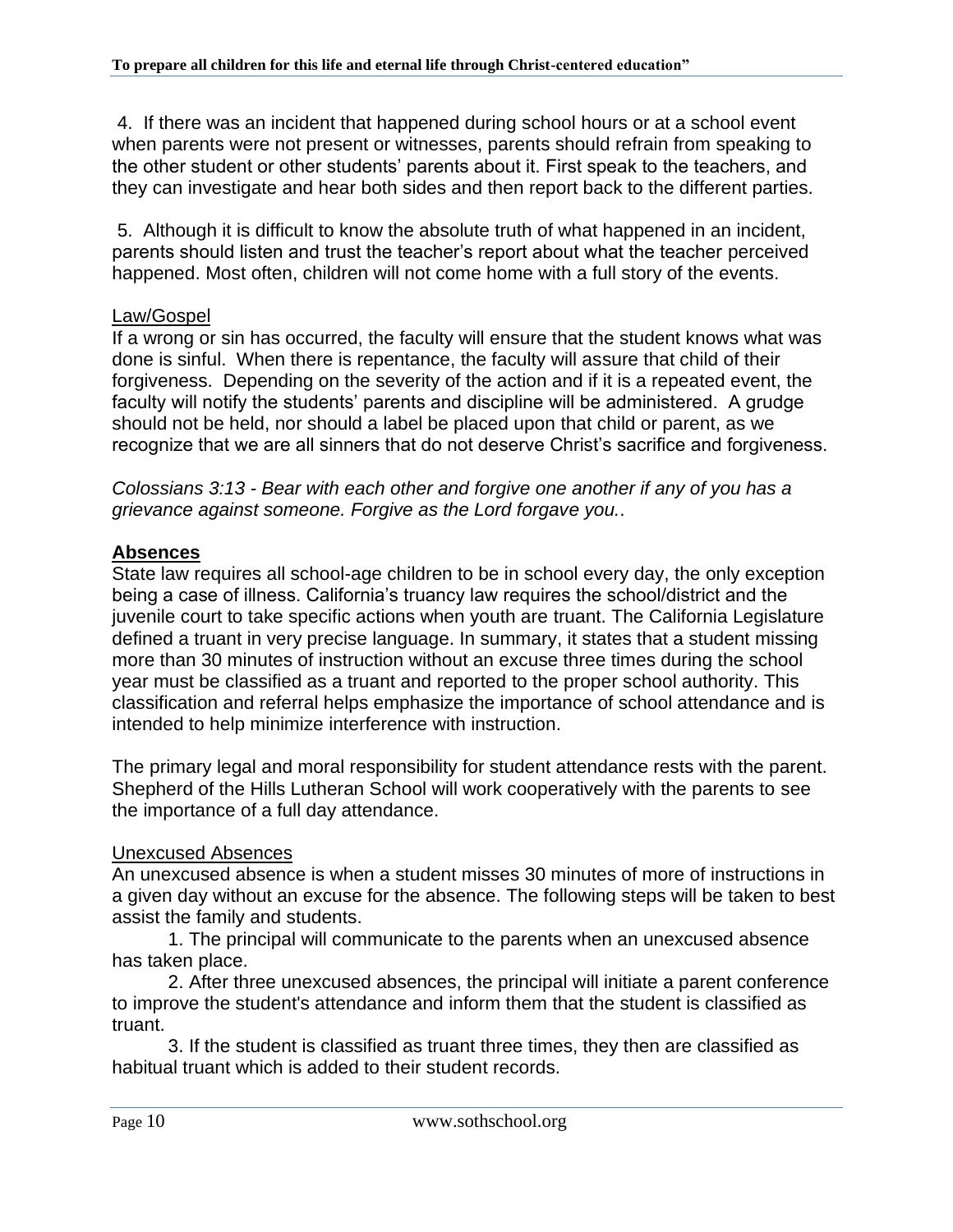4. If a student is absent from school without a valid excuse for ten percent or more of the school days in one school year, from the date of enrollment to the current date, is deemed a chronic truant. The principal will then contact the truancy officer to report this student.

5. Field trips scheduled by the classroom teacher are considered school days. Children are expected to attend all pre-arranged trips with their classroom. If a child misses a field trip for an unexcused reason, the absence will be marked as unexcused.

#### Excused Absences

Absences, unexcused or excused, create extra work for both the student and teacher, so it is beneficial to avoid them whenever possible. If your child is ill and must remain home, please notify the school by 9:00 AM.

Assignments are prepared for absent students by the teachers. They are available for pick up after school or earlier by appointment with the teacher. This will ensure that the student remains current in his/her class work. Due to the responsibilities, our teachers have during the school day, please give your child's teacher at least an hour's notice if you'd like to pick up assignments prior to the end of the school day.

Please make appointments with doctors, dentists, etc., outside of school time. When this is not possible, the teacher should be notified by the student's parents or guardian at least one day in advance via a written note, email, or text message. This notification should state the reason for the absence, the time the student is to be excused, and if and when the student will be returning before the end of the school day.

There are about 35 non-school days, not including weekends, during the school year and about 90 days of summer vacation. Please avoid taking your child out of school for a vacation. This helps the child stay current with classwork and assignments. It also aids the teachers in preparation, presenting of class material, and the correcting of assignments.

Absence from school does not excuse the child from his or her classwork. It is understood that all assigned work will be made up in any case of absenteeism. It is the child's or parent's responsibility to get the make-up assignments. Make-up work may be picked up at school or arrangements can be made to send it home with a sibling. Assignments are to be returned within two-three school days of the day of absence. In the event of prolonged illness or absence, please make arrangements with the classroom teacher to decide on an acceptable date to have completed work turned in.

#### Approved Absences

Parental consent alone is not sufficient for an absence to be excused. The school must deem the reason acceptable in order to excuse the student. Absences generally considered to be excused are:

- Illness
- Serious illness in the student's immediate family.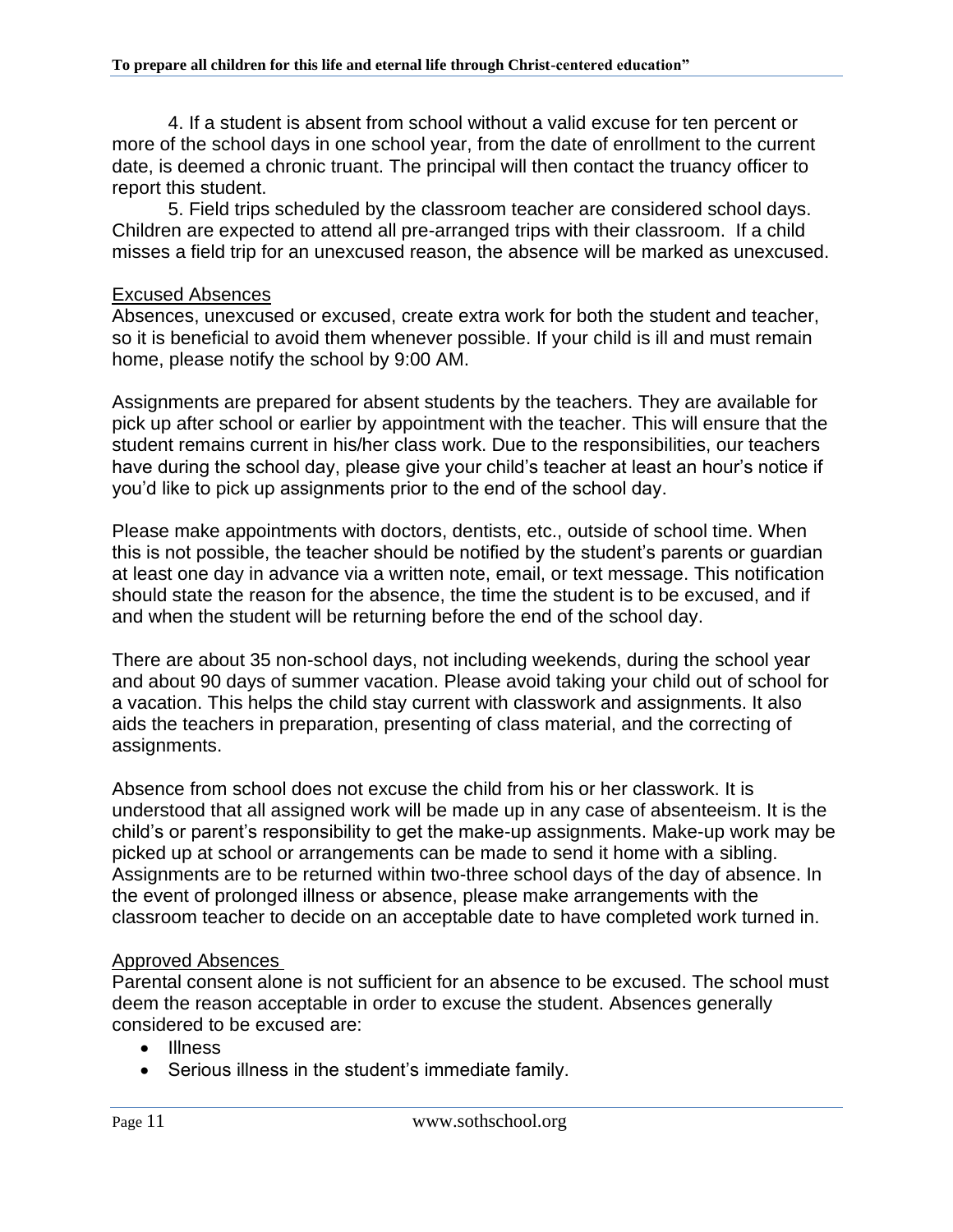- A death in the student's immediate family or of a close friend or relative.
- Medical or dental treatment is excused when slip from medical or dental office is turned into the school office or if child is sent home for medical or dental reasons.
- Court appearances occasioned by family or personal action.
- Physical emergency conditions such as fire, flood, storm, etc.
- Removal of a student pursuant to a suspension. Suspensions are to be handled as excused absences, and students will be permitted to complete make-up work.
- For cases other than personal serious illness in the home or death in the family, arrangements for absence **MUST** be made in advance which includes family vacations and trips. Any absence that was foreseen but was not cleared will be considered unexcused.

If a child is absent more than fifteen days in a school year, he/she may be required to provide a doctor's written excuse for any further absences and may be required to make up days over the summer break. Pupil absences, excused or unexcused, in excess of twenty-five school days will necessitate that the present enrollment of the child be discussed by the School Board and faculty and may involve repeating of the grade. *Exceptions to consider should be presented in writing to the principal for review. Final approval would need to be granted by the School Board.*

# **TARDIES**

Parents and guardians should plan for students to arrive at school at 8:00 AM. This will avoid "hurrying into the classroom" and better preparation for the start of the school day. Students will be marked tardy if they arrive between 8:16 – 8:45 AM. After 8:45, they will be marked part-day absent.

We understand that events may happen in the morning that may cause your child to be late for school; however, please make every effort to make these occurrences the exception and not the norm. Being late for class does not start your child's day off on the right foot, plus they are usually walking in late for the most important subject of the day, God's Word

# **PARENT-TEACHER CONSULTATIONS**

Because of the limited size of our school, parents and teachers often have opportunities to discuss a child's progress. To ensure communication, consultation evenings will be scheduled during the year for both the parents' and teachers' convenience. These consultations will coincide with the quarterly report cards. An online sign-up will be sent to parents to schedule a conference. If you desire to speak with any of the teachers, please feel free to call and set up an appointment.

# **DRESS CODE**

Young Christians can let their lights shine through their appearance. Therefore, the children should come to realize that school is a special place which deserves an appropriate type of dress. Parents are to send their children to school in clothing that is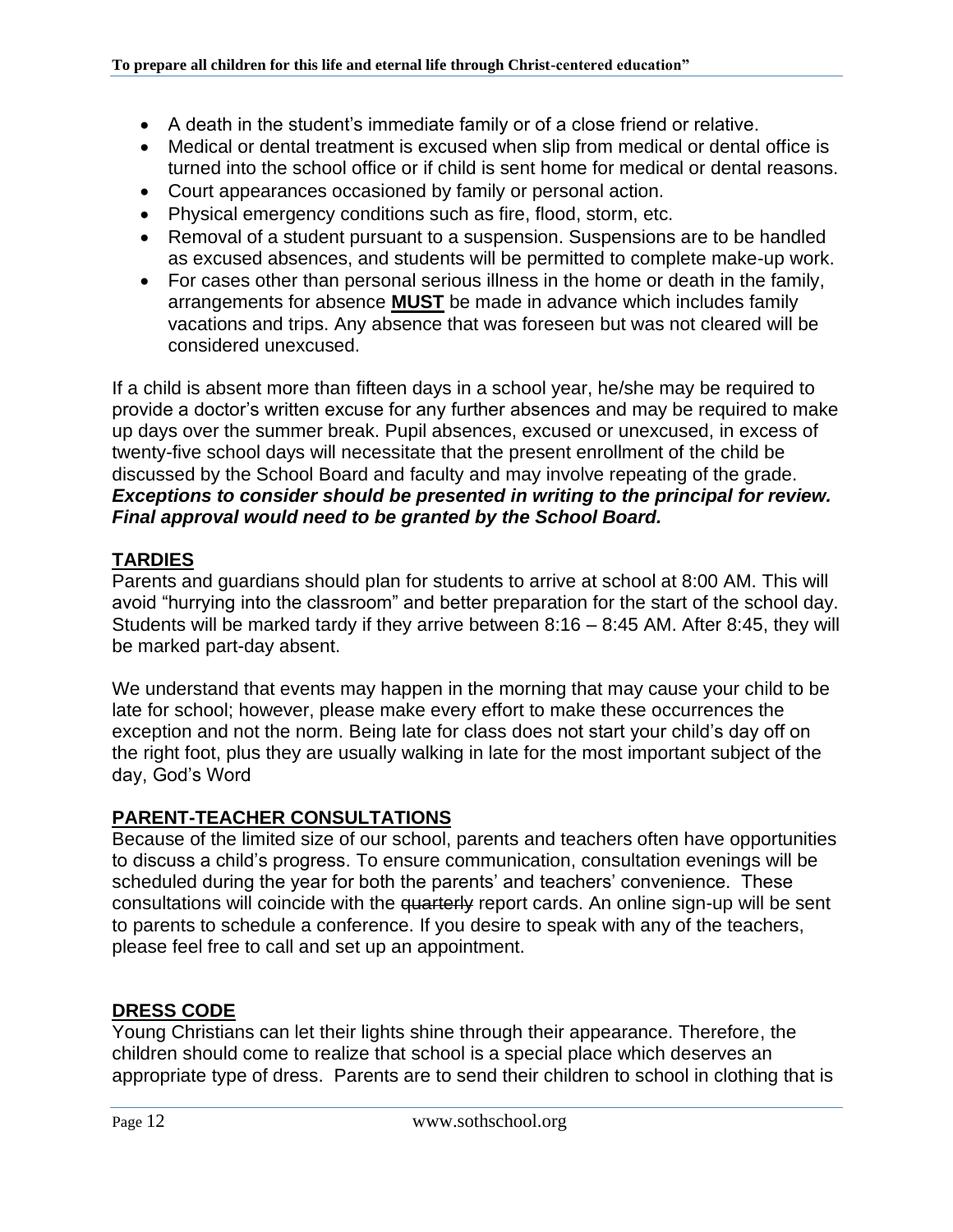decent, neat, modest, and not tattered or torn. Basic common sense is the key. Have your child come to school in clothing that you, the child, and our Lord would be proud of. Please adhere to the following directives:

- Students are not to wear T-shirts advertising rock groups, alcoholic beverages, drug substances, or any sinful concept.
- Buttons, pins, or stickers promoting such concepts are not to be worn or displayed.
- Students are not to wear frayed or torn clothing.
- They may not wear clothing which displays bare midriffs. Tight pants or excessively short skirts or shorts are not to be worn. Shirts must have a sleeve.
- The length of shorts/skirts/dresses should extend past the student's fingertips when their arms are placed down flat on the side of their body.
- Shoes and socks are required.

The principal and the faculty will determine unacceptable attire with the full support of the Board of Education. Your cooperation is expected and appreciated.

# **LUNCH**

Since students pack a lunch, parents and their children are responsible for proper care of that food. Please either pack or check to see that your child has packed a nutritious lunch. They are expected to eat what is provided for them, and leftover food is to be taken home. Trading or giving away food is not acceptable. Upon completing a meal, each child is responsible for cleaning his/her dining area. This means that they should take all sacks, food wrappers, drink cartons, and scraps of food to a trash container. Microwave use is available for the upper-grade class.

# **SCHOOL AND CHURCH PROPERTY**

All buildings, textbooks, desks, and materials are to be treated with respect and are to be used with good stewardship. The parents will compensate for damaged property.

# **BOOK COVERS**

Please have all hardcover textbooks covered by the second week of school. Should covers come off during the school year, please replace them as soon as possible. This will save wear on our books.

If textbooks are not covered by the second week of school, Shepherd of the Hills will provide book covers and parents will cover the cost for those book covers.

# **CLASSROOM VISITATIONS**

You are welcome to visit the classroom at any time during the year. However, we do ask that you make arrangements in advance with your child's teacher.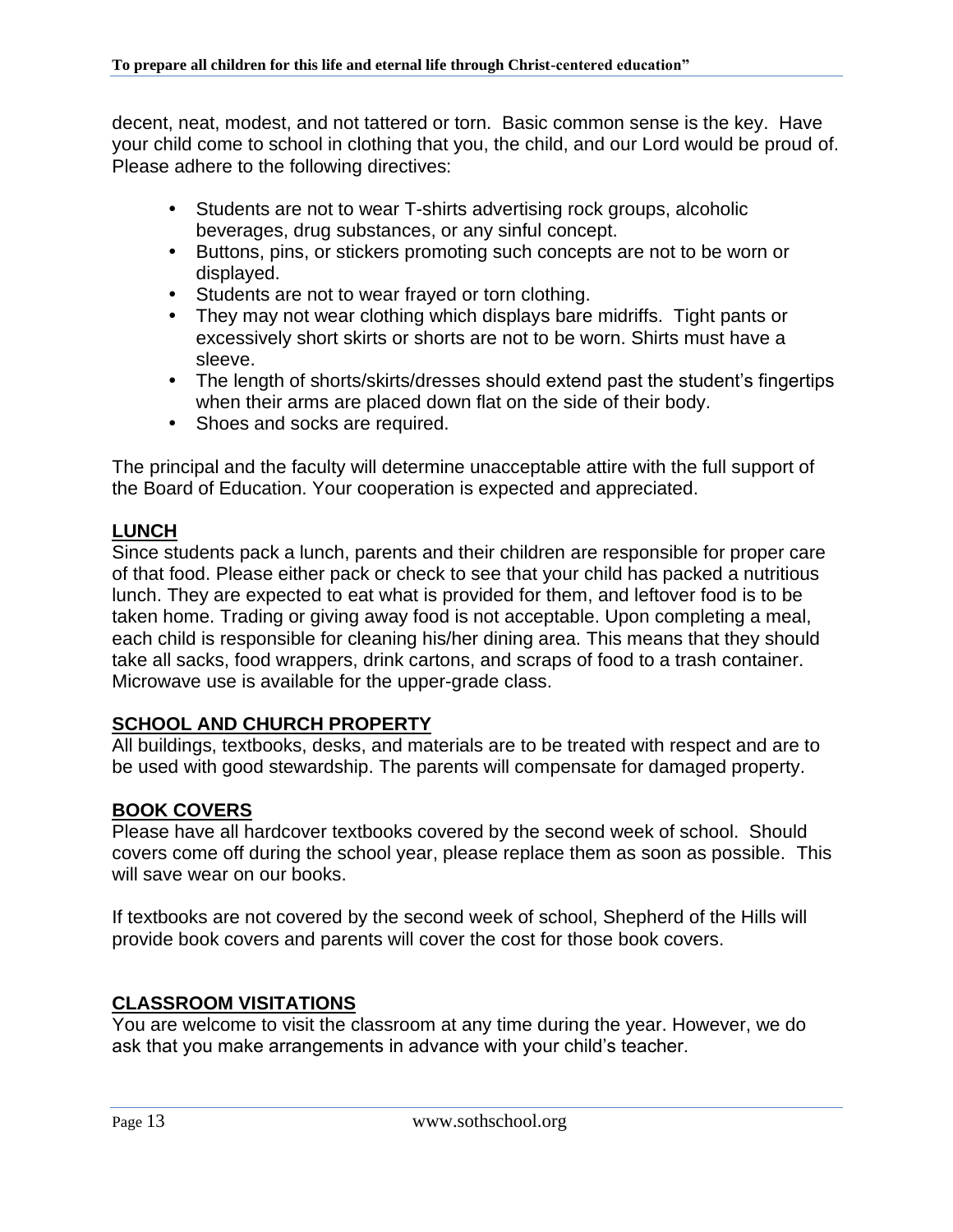#### **CHAPEL/MISSIONS**

Once a week, all classes will assemble in the church for a brief chapel conducted by the pastor. During the service, a mission offering will be taken. Through this offering, it is hoped that the children will develop a strong sense of responsibility to help spread the Gospel through their gifts of love.

#### **FIELD TRIPS**

Educational tours and trips may be arranged during the school year. When these are arranged, they are considered to be an important part of our curriculum. Parental consent is necessary for children to participate in these trips. Parents will be informed of all details when the occasion arrives. There may be times when parents are asked to share in the minimal expense.

# **PHYSICAL EDUCATION**

Students are involved in regular physical education classes and organized games and are required to have the appropriate clothing and shoes. The teacher should be notified in writing if a child must restrict his activities because of a health problem.

# **ATHLETICS**

Goals for our athletic program:

Spiritual - To teach our athletes that all talents and skills are God-given. Each has been given different talents, but all use their gifts to the fullest.

Social - To develop character traits such as self-discipline, teamwork, responsibility, leadership, self-control under pressure and defeat, as well as proper acceptance of success and victory.

Physical - To develop to a greater degree the fundamental skills and a knowledge of the rules.

Shepherd of the Hill's athletic program is open to all students of Shepherd of the Hills Lutheran School. Any student meeting the eligibility guidelines is welcomed and encouraged to participate. It is important to keep in mind that participation on any interscholastic team is more of a privilege than a right. Consequently, that privilege will be revoked for any inappropriate conduct or an attitude deemed detrimental to the rest of the team or the school.

# **Eligibility**

Eligibility is determined by classroom productivity. If a teacher determines that a student is not working up to his/her potential, that student will be removed from the sports program for a period of 2 weeks. Returning to the program will be based upon the improvement of performance.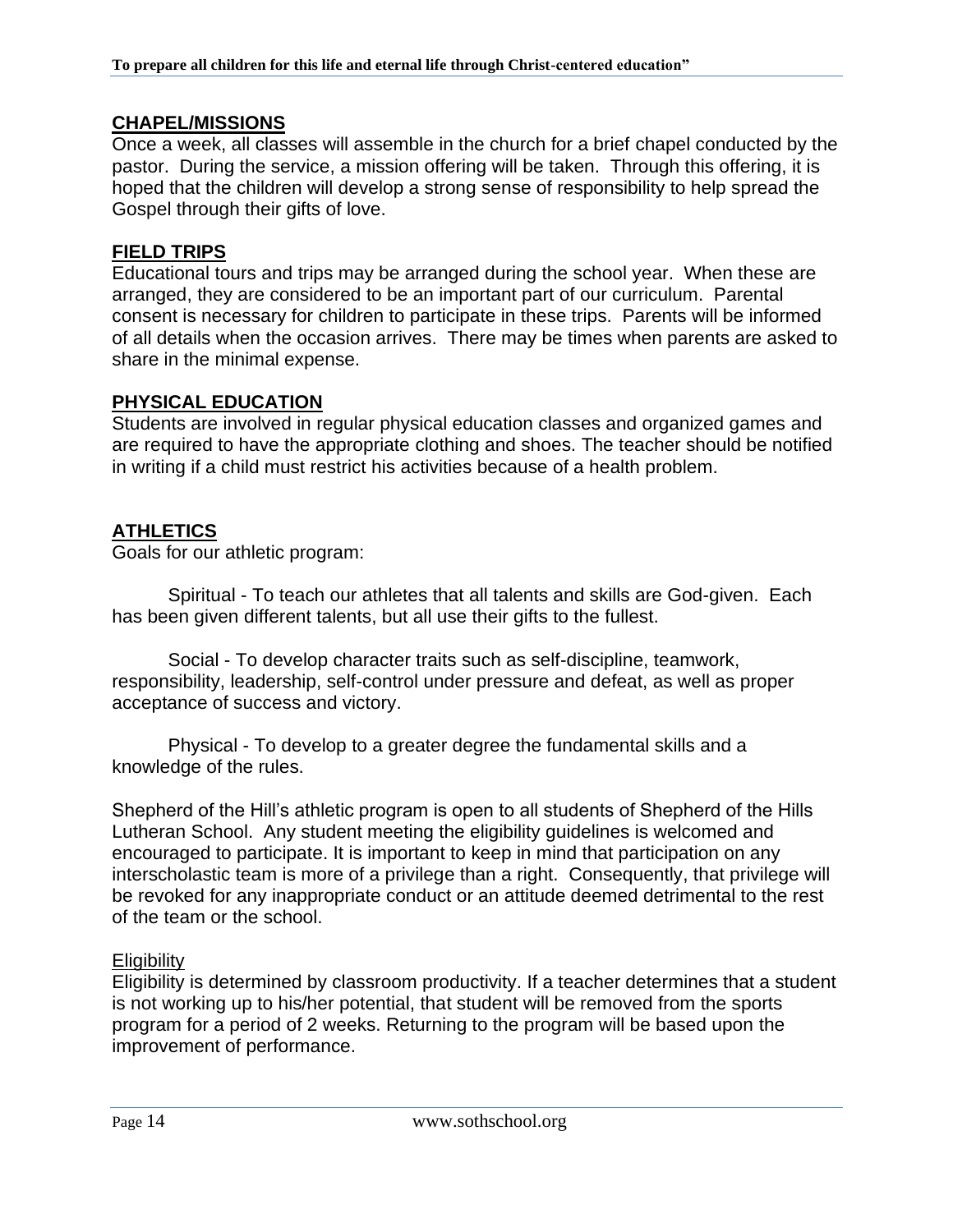#### **Sportsmanship**

We sincerely hope that good sportsmanship will be exhibited by all players, coaches, students, and parents. All parents are expected to set examples of Christian conduct at games. Officials and coaches make mistakes; please deal with these situations in Christian love and forgiveness.

#### Uniforms

The students are responsible for taking care of the uniforms while they are in their care. In case of loss or damage, the student will need to pay for the replacement of the uniform.

# **COMPUTER CODE OF CONDUCT**

The internet, computers, IPAD's, and Chromebooks provide opportunities for students to grow and learn, but we are sinners in a sinful world, and we need to recognize that there is potential for misuse of the technology and internet.

To make sure that technology is used in the best possible way, the following guidelines have been established. While not claiming to be inclusive, these guidelines help to frame proper use for all concerned.

#### Students need to be:

1. Responsible for behavior and communications over the network. We need to focus on making good choices. Just as we are responsible for what we say and do, our choices in the use of the internet will reflect how responsible we can be.

2. Respectful of the files and passwords of other students, and may not go into another student's folder. Students will respect the dignity of each person, avoiding sites or communications demeaning to another individual or group. Respect for copyright law is also expected.

3. Prepared to listen to and follow directions. Teachers provide a curriculum full of discovery. To apply information for the internet, students must be willing to learn the tools necessary to access, construct, and demonstrate an understanding of that information.

4. Safe in the use of making smart choices about avoiding inappropriate sites. Students may search for resources on the internet by using safe search engines only.

# Guidelines for students:

1. When exploring the internet, all sites should be related to the topic assigned by the teacher. A student may not use the internet at school for copying movies, sounds, pictures, and sites that are not suitable for a current project or assignment.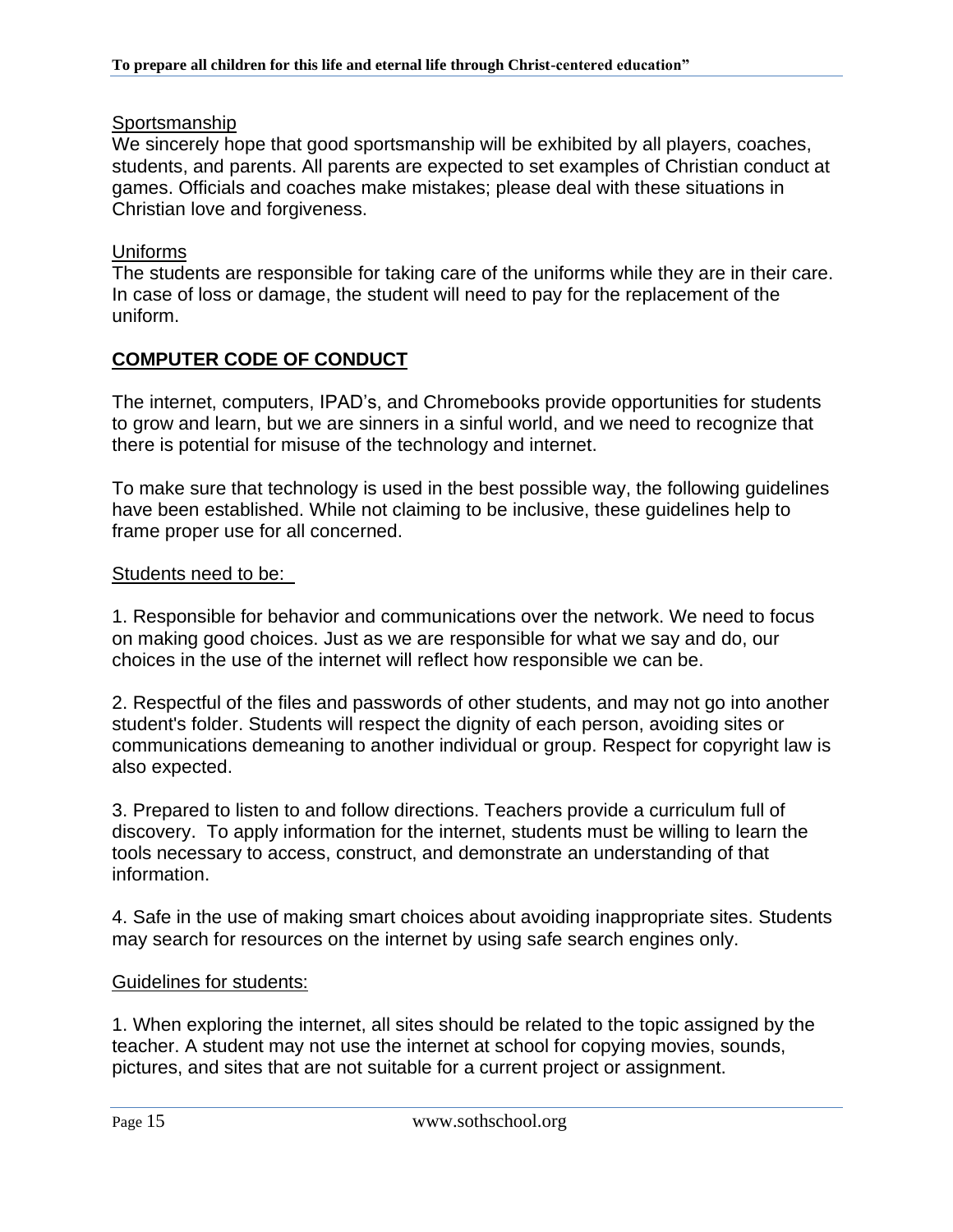2. Only teacher approved search engines may be used to search the internet. Any improper use of the internet will result in loss of computer privileges. Improper sites include but are not limited to: pornography, hate, cult, and any site discerned to be improper by the school.

- 3. Social media is not allowed.
- 4. Nothing should be downloaded without permission from the teachers.

# **HOMEWORK AND MEMORY WORK**

As many assignments as possible should be completed during the school day. However, if a child is unable to do all his or her work in school, your child should finish it at home rather than rush through it the morning before a new school day begins. Oral reading at home is essential in the lower grades. Practicing memory work, mathematics facts, and spelling is best accomplished at home with the cooperation of parents. Listen to the child's memory work before he or she goes to bed and again before school in the morning.

# **SCHOOL HOURS**

The school day begins promptly at *8:15 A.M*. (Children may begin arriving at 8:00 A.M.) Students are dismissed at 3:00 P.M. Any students who have not been picked up by *3:15 P.M,* will be placed in After School Care, and the parents are responsible for paying those charges.

# **BEFORE/AFTER SCHOOL CARE**

Shepherd of the Hills does provide before and after school care. The before care begins at 7:00, and the after-school care ends at 6:00.

- Before and after care program to cover the hours of  $7:00$  8:00 and  $3:15$  6:00. Students entering the classroom before 8:00 will be charged for before or after care. Special circumstances that do not fall under these hours will need to be discussed with the principal.
- Hourly rate per child is \$5/hour, billed on the  $\frac{1}{2}$  hour.
- A late fee of \$1 per minute per child for every minute past 6:00 p.m. will be assessed.

# **EMERGENCY SCHOOL CLOSING**

In case of a county-wide emergency, the faculty will try to contact you about the school closing. If that is not possible, be advised that Shepherd of the Hills will close any time the San Diego City Schools close for emergencies.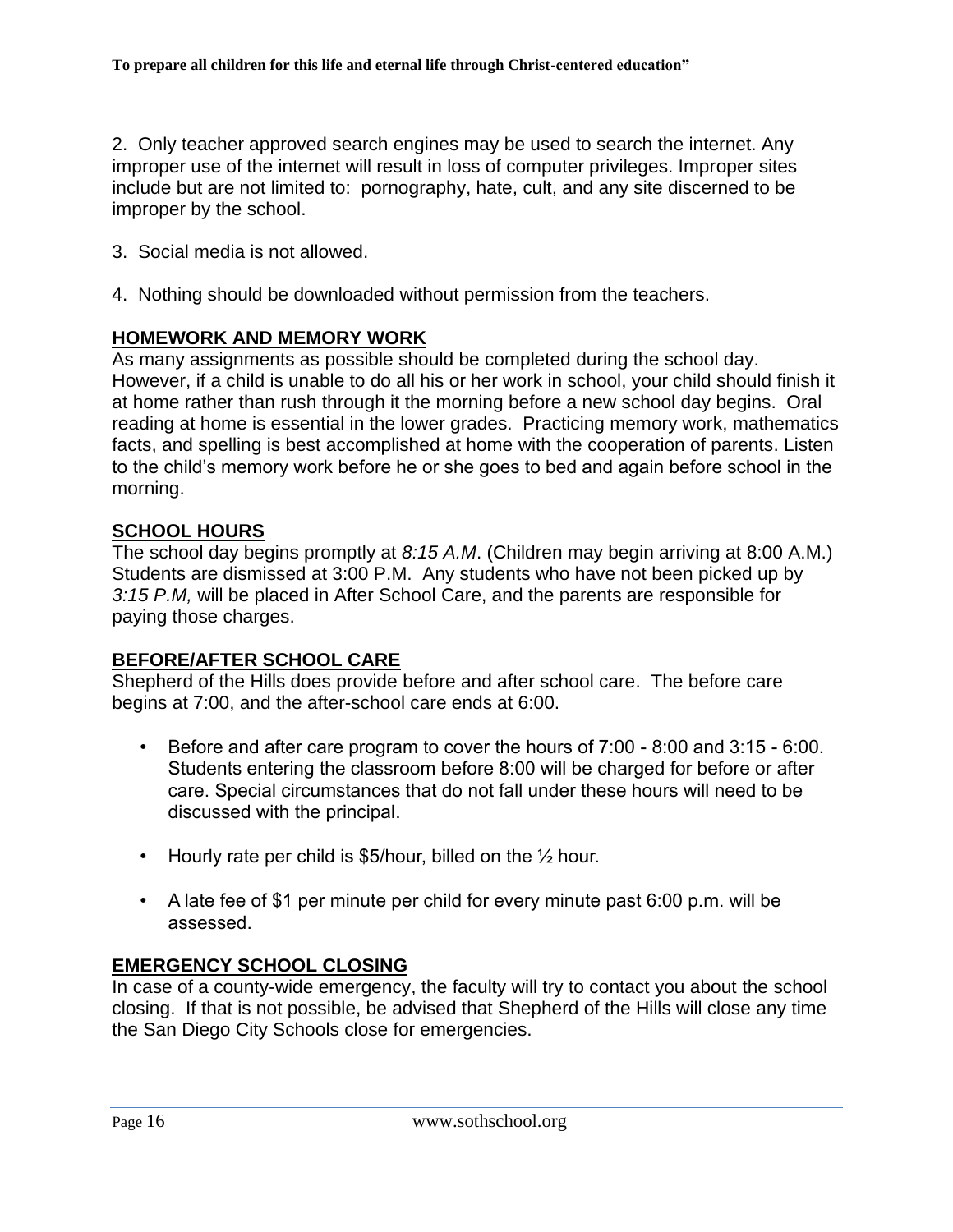#### **SCHOOL FACILITIES ENHANCEMENTS**

The church and school at various times are involved with facilities upgrades or improvements. This could be routine lawn maintenance, tree removal, painting, etc. You can be assured that any projects consider first and foremost your child's safety and educational wellness before the plans are fully implemented. Should you have any questions feel free to contact the principal.

#### **VIDEO CAMERAS**

Shepherd of the Hills has outdoor video cameras on campus for surveillance and to help ensure the safety of the students.

# **FENCING**

Shepherd of the Hills has a closed campus. If a student arrives late and the gate is locked, or a parent needs to drop something off for the student, please go to the front gate and hit the RING doorbell. A teacher will then open the gate to allow access onto the school campus. If the doorbell does not notify a teacher, you may also call or text their cell phone.

#### **CELL TOWER**

Shepherd of the Hills has a Verizon cell tower on the property located on the west side of the sanctuary. If you have any questions, please speak to the principal.

#### **HOME TO SCHOOL COOPERATION**

When one considers that this school is an aid to parents in bringing up their children in the nurture and admonition of the Lord, one can see how vitally important it is for home and school to cooperate to the fullest extent. That is why we welcome discussion from our parents concerning the educational development of their children. Parents, you will be positive leaders in the educational process of your children by:

- Attending church regularly with your children.
- Having regular family devotions and table prayers.
- Exercising Christian discipline at home and supporting Christian discipline exercised at school.
- Always projecting a positive attitude toward education, particularly Christian education.
- Refraining from being critical of school procedures in the presence of your child.
- Seeing to it that the child is regular and prompt in attendance.
- Encouraging sufficient hours of rest and sleep.
- Encouraging him or her to eat well-balanced meals.
- Discouraging him or her from bringing any distracting items to school.
- Exposing the child to many wholesome experiences.
- Being active in his or her education. For example: show an interest in papers brought home, review assignments, provide a suitable homework environment at home, and help the child with homework difficulties.